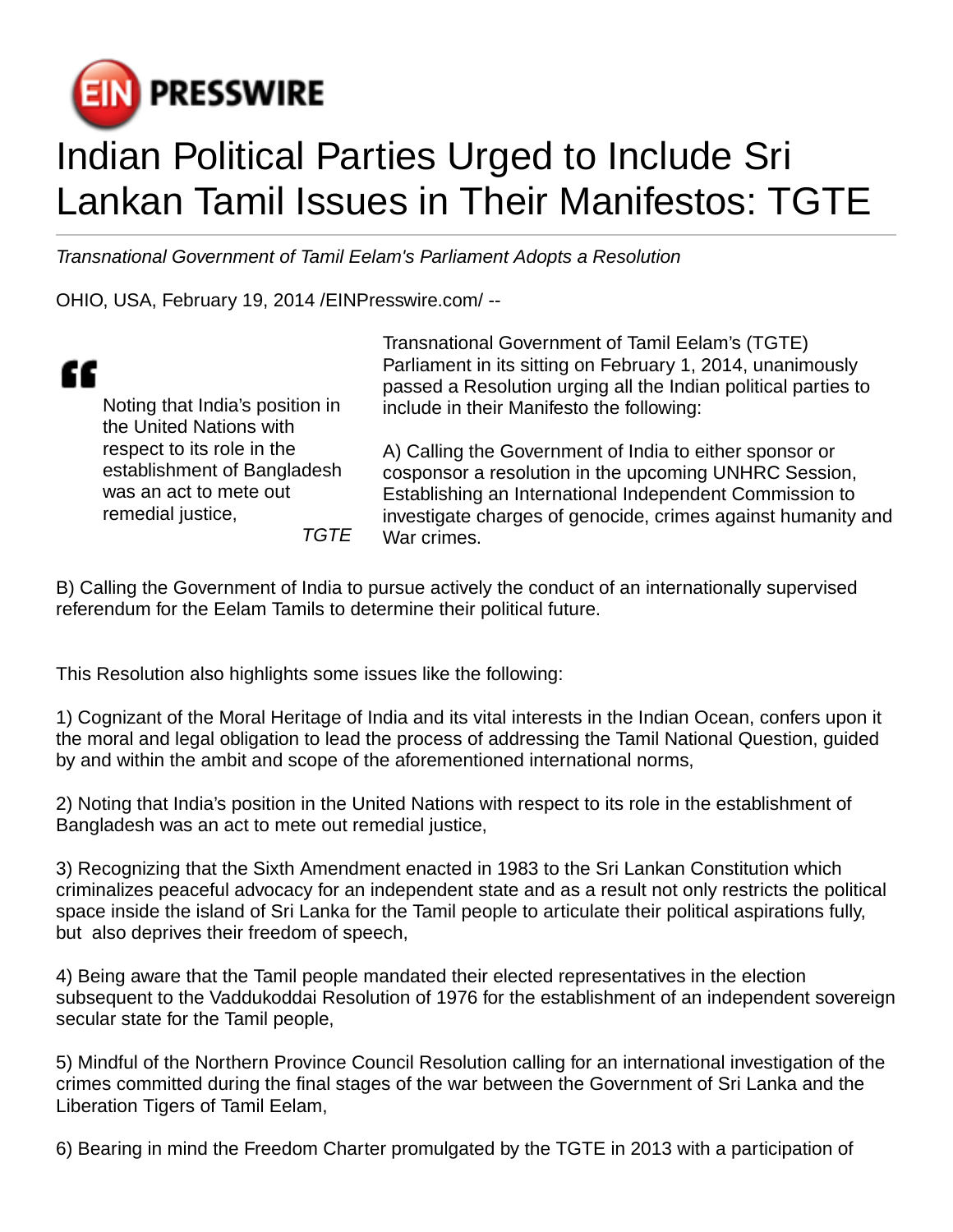more than 120,000 people demonstrated the Tamils' commitment to realize the Eelam Tamils' inherent right to self-determination in a remedial fashion,

Below, please find the full resolution:

The Trans National Government of Tamil Eelam is calling all the Political Parties operating within the Republic of India to accelerate their efforts in support of the Eelam Tamils' quest for Justice and realization of the Tamils' right to self-determination in remedial fashion, and to include in their election manifesto a commitment to this effect:

Guided by the provisions of the Constitution of the Transnational Government of Tamil Eelam(TGTE) enshrining the aims and objectives of TGTE to find a lasting solution to the Eelam Tamil National Question,

Taking note that the stagnation in finding a solution to this question has been due to a failure of States to live up to their obligations under the Universal declaration of Human Rights, the Geneva Convention, the Genocide Convention, and other international treaties, covenants and laws,

Taking into consideration that impunity in the Island of Sri Lanka constitutes a threat to peace and stability in Indian Ocean.

Gravely concerned that the Panel of Experts appointed by the UN Secretary General into the accountability process in Sri Lanka on 31.3.2011 has not progressed any further,

Gravely concerned that the progress on this issue in the several UNHRC sessions and other international forums in the four years since May 2009, has been slow,

Bearing in mind that Eelam Tamils have distinct cultural, intellectual and friendly relationship with the people of India.

Cognizant of the Moral Heritage of India and its vital interests in the Indian Ocean, confers upon it the moral and legal obligation to lead the process of addressing the Tamil National Question, guided by and within the ambit and scope of the aforementioned international norms,

Noting that India's position in the United Nations with respect to its role in the establishment of Bangladesh was an act to mete out remedial justice,

Mindful of the Northern Province Council Resolution calling for an international investigation of the crimes committed during the final stages of the war between the Government of Sri Lanka and the Liberation Tigers of Tamil Eelam,

Being aware that the Tamil people mandated their elected representatives in the election subsequent to the Vaddukoddai Resolution of 1976 for the establishment of an independent sovereign secular state for the Tamil people,

Recognizing that the Sixth Amendment enacted in 1983 to the Sri Lankan Constitution which criminalizes peaceful advocacy for an independent state and as a result not only restricts the political space inside the island of Sri Lanka for the Tamil people to articulate their political aspirations fully, but also deprives their freedom of speech,

Bearing in mind the Freedom Charter promulgated by the TGTE in 2013 with a participation of more